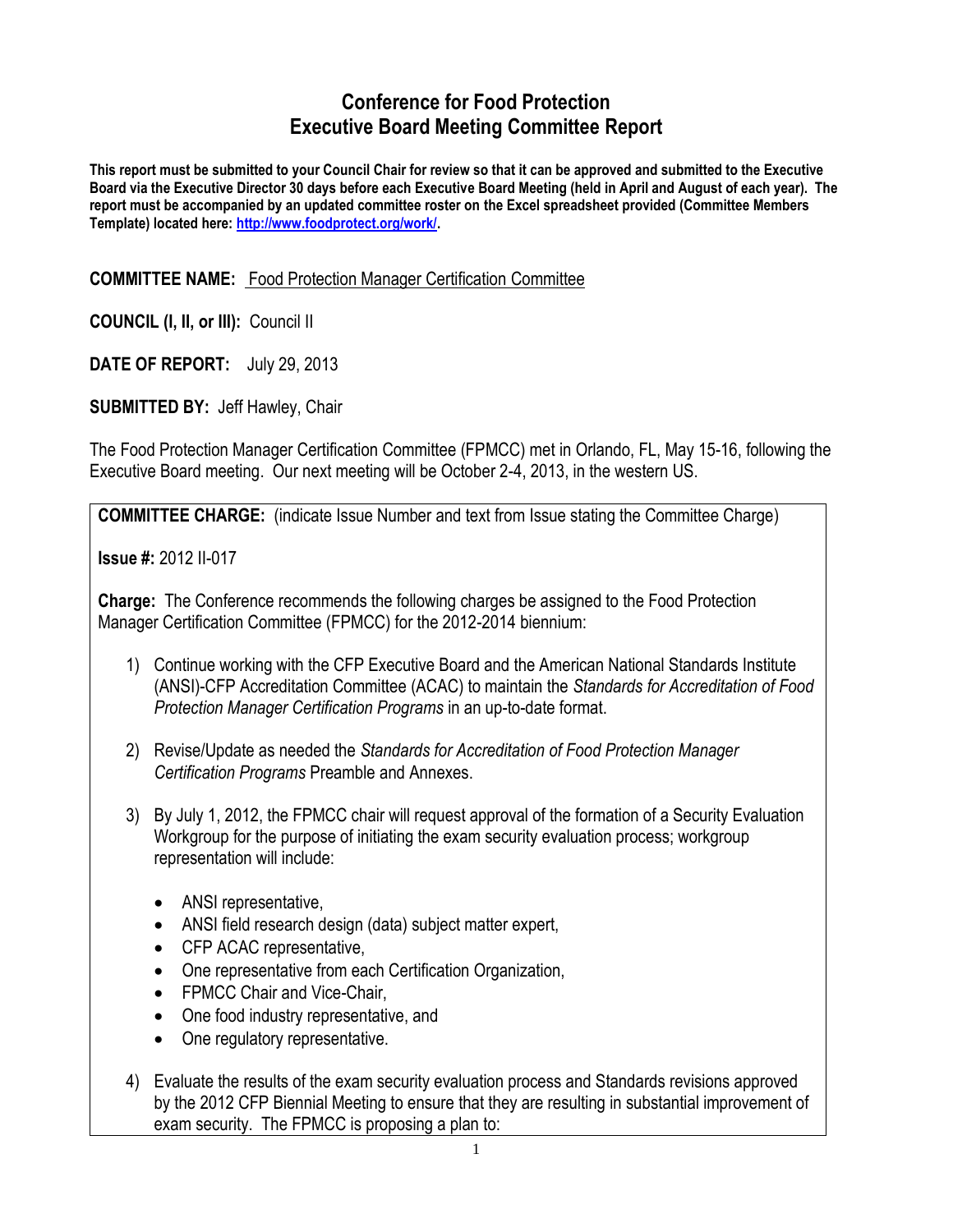- work with ANSI to update the ANSI accreditation application to incorporate the final Standards changes as approved at the 2012 Biennial Meeting;
- **e** develop surveillance document;
- establishment an analysis framework and research plan for data collection and evaluation of improvement in exam security;
- complete a preliminary study to ensure that the evaluation tool works; and
- develop a timeline for continued improvement.
- 5) Report back to the Executive Board and the 2014 Biennial Meeting of the Conference for Food Protection.

The FPMCC approved the Standards Workgroup recommendation to remove section 4.11, which duplicates sections 4.4 and 4.5. Additional recommendations are to be made to the FPMCC at our October 2013 meeting.

Certification providers (NRA Solutions, Prometric and National Registry) provided security data collected from July 1, 2009-June 30, 2010, to Dr. Don Ford of ANSI. That baseline data will be aggregated and reported in summary for all 3 certification providers.

The next step is for the certification providers to use the new data collection documents in a pilot program. Certification providers were asked to gather security data from July 1, 2012-June 30, 2013, and submit the information to Dr. Ford by 9/1/13. Again, Dr. Ford will aggregate and summarize the data. This information will be presented to the Executive Board and the 2014 Bienniel Meeting.

Following the pilot program, certification providers will gather security data based on the new standards from July 1, 2013-June 30, 2014, and submit the information to Dr. Ford. 360Training received accreditation in 2012, so they will provide this data, along with NRA Solutions, Prometric and National Registry.

Data collected from the certification providers for July 1, 2009-June 30, 2010, will be compared to data collected for July 1, 2013-June 30, 2014, to evaluate the effectiveness of the new security standards adopted at CFP 2012 biennial meeting.

**COMMITTEE CHARGE:** (indicate Issue Number and text from Issue stating the Committee Charge)

**Issue #:** 2012 II-030

**Charge:** Transition of the CFP Standard to the ISO/IEC 17024 Standard

The Conference recommends the Food Protection Manager Certification Committee (FPMCC) study the International Standard ISO/IEC 17024: Conformity Assessment - General Requirements for Bodies Operating Certification of Persons.

The committee should explore the viability of transitioning from the Conference Standard to the ISO standard in a manner that ensures the Conference's ongoing control over the accreditation process associated with the Conference's accreditation.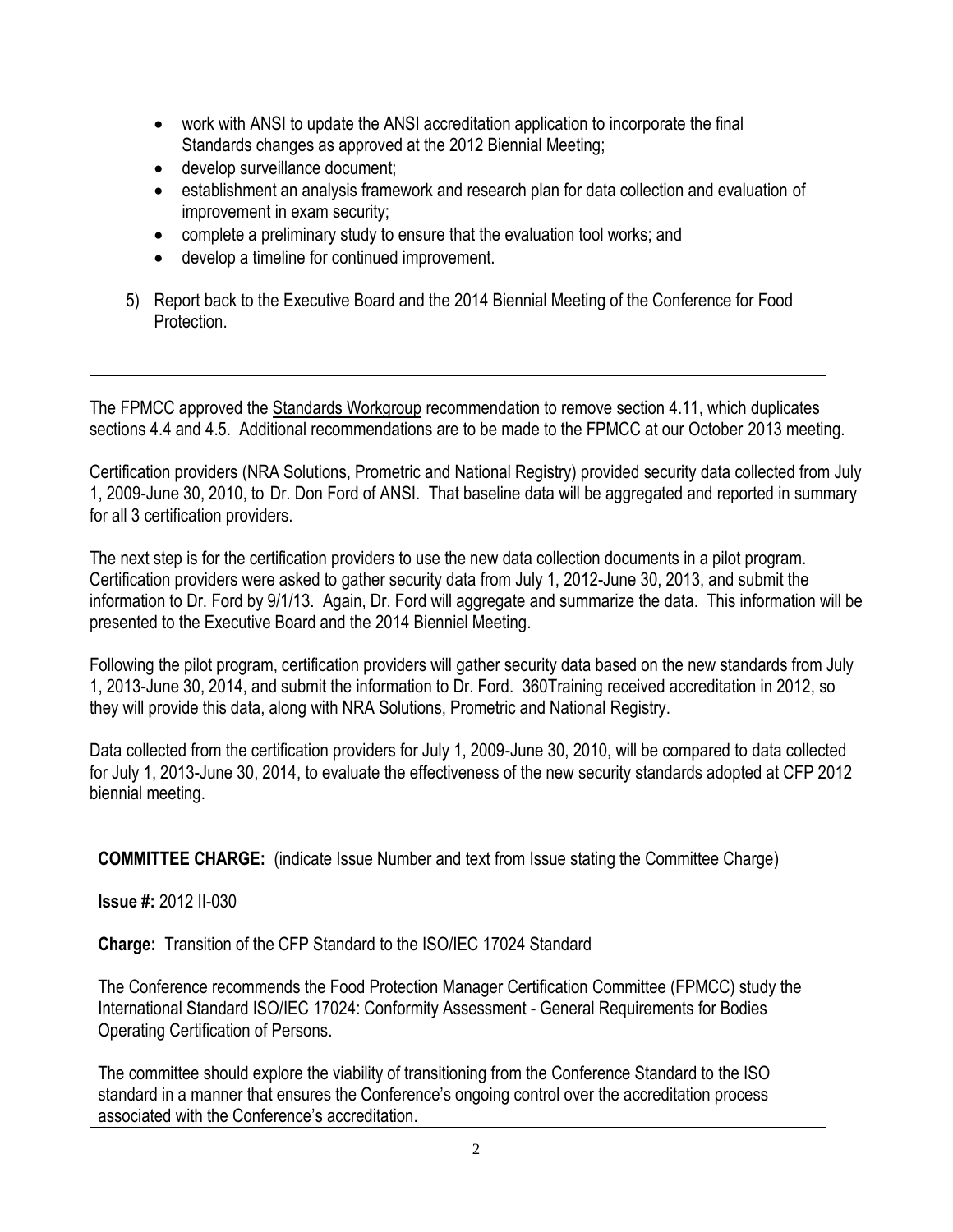**Issue #:** 2012 II-031

**Charge:** Adoption of ISO/IEC 17024 Standard for Personnel Certification Programs

The Conference recommends the Food Protection Manager Certification Committee (FPMCC) review and consider the recognition of ISO/IEC 17024 "Conformity Assessment - General Requirements for Bodies Operating Certification of Persons" as an equivalent standard to the Conference of Food Protection *Standards for Accreditation of Food Protection Manager Certification Program*, and consider acceptance of a certification organization accredited by the American National Standards Institute (ANSI) against ISO/IEC 17024 as meeting the Conference standard. Thus, an organization achieving accreditation by ANSI against ISO/IEC 17024 would also simultaneously receive accreditation against the Conference Standard. FPMCC will report recommendations back to the 2014 Biennial Meeting.

The FPMCC Standards Comparison Workgroup was asked to review and compare the current CFP Food Protection Manager Certification Accreditation Standards to ISO 17024 (2012). The workgroup provided a preliminary report of their findings to the Committee at the May 15-16, 2013, meeting.

The FPMCC voted unanimously that transitioning to ISO 17024 in a manner that ensures the CFP's continual control over the food protection manager certification accreditation process is not feasible at this time.

The Committee asked the workgroup to continue their work in comparing the current CFP Food Protection Manager Certification Accreditation Standards to ISO 17024, and report back to the Committee at our October 2013 meeting. The Committee also asked the workgroup to also explore the possibility of incorporating components of ISO 17024 standards into the CFP Standards.

## **OTHER COMMITTEE INFORMATION:**

The Logistics Workgroup will be coordinating lodging and meeting needs for the Committee's upcoming meeting in October 2013 in the western US.

### Communications Workgroup

George Roughan demonstrated to the Committee a password protected website for posting and sharing working documents. This information will be presented and demonstrated to the Executive Board at their August 2013 meeting, for consideration of utilizing these improvements on the CFP website.

## **NEW ITEMS – BOARD ACTION REQUESTED**

## **New FPMCC Member Approval**